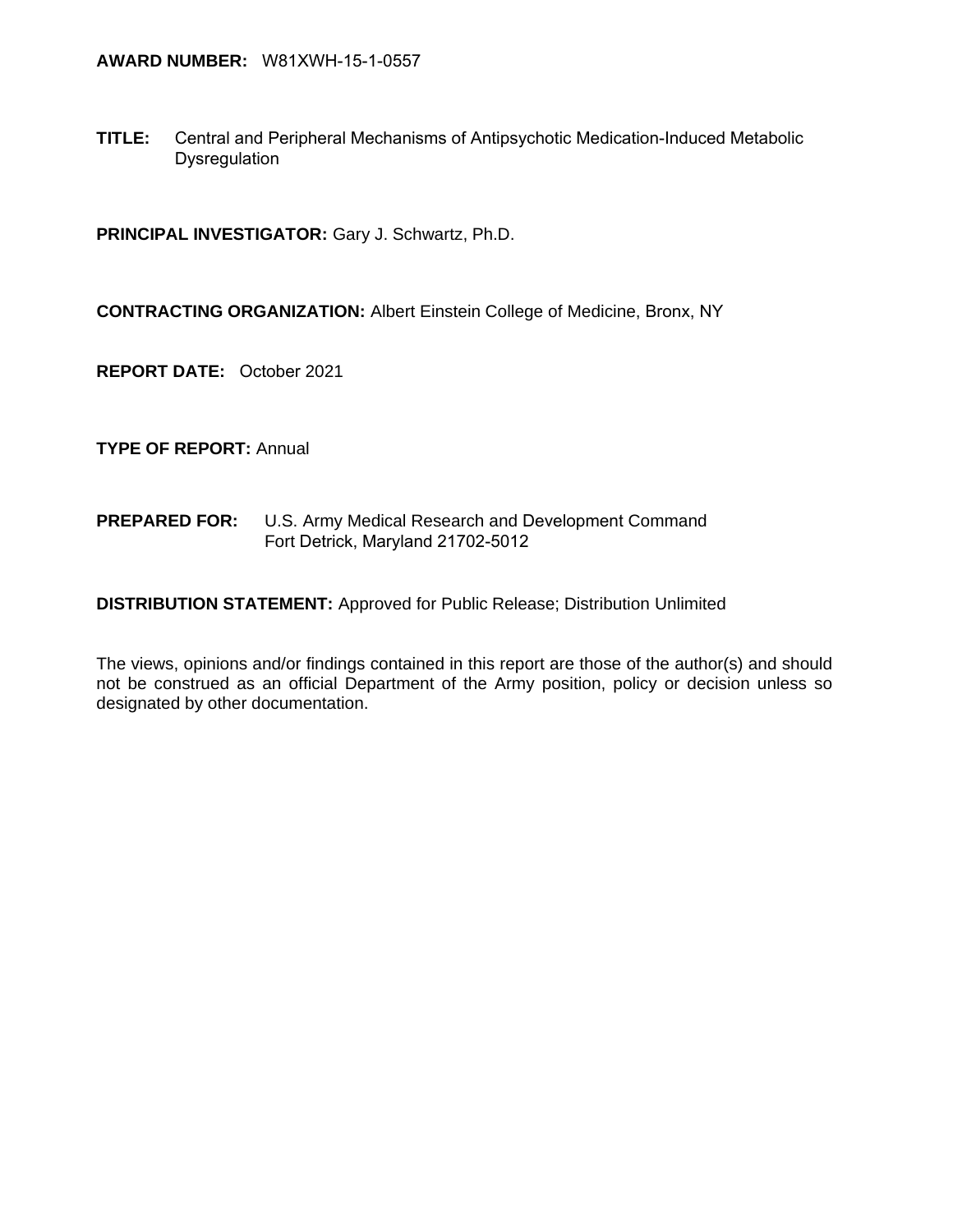|                                                                                                                                                                                                                                                                                                                                                                                                                            |                                                                                                                            | <b>REPORT DOCUMENTATION PAGE</b>                          |                                                                |                                      | Form Approved<br>OMB No. 0704-0188                                                                                                                                                                                                |  |  |  |
|----------------------------------------------------------------------------------------------------------------------------------------------------------------------------------------------------------------------------------------------------------------------------------------------------------------------------------------------------------------------------------------------------------------------------|----------------------------------------------------------------------------------------------------------------------------|-----------------------------------------------------------|----------------------------------------------------------------|--------------------------------------|-----------------------------------------------------------------------------------------------------------------------------------------------------------------------------------------------------------------------------------|--|--|--|
|                                                                                                                                                                                                                                                                                                                                                                                                                            |                                                                                                                            |                                                           |                                                                |                                      | Public reporting burden for this collection of information is estimated to average 1 hour per response, including the time for reviewing instructions, searching existing data sources, gathering and maintaining the             |  |  |  |
| data needed, and completing and reviewing this collection of information. Send comments regarding this burden estimate or any other aspect of this collection of information, including suggestions for reducing<br>this burden to Department of Defense, Washington Headquarters Services, Directorate for Information Operations and Reports (0704-0188), 1215 Jefferson Davis Highway, Suite 1204, Arlington, VA 22202- |                                                                                                                            |                                                           |                                                                |                                      |                                                                                                                                                                                                                                   |  |  |  |
|                                                                                                                                                                                                                                                                                                                                                                                                                            |                                                                                                                            |                                                           |                                                                |                                      | 4302. Respondents should be aware that notwithstanding any other provision of law, no person shall be subject to any penalty for failing to comply with a collection of information if it does not display a currently<br>valid O |  |  |  |
| <b>1. REPORT DATE</b>                                                                                                                                                                                                                                                                                                                                                                                                      |                                                                                                                            | 2. REPORT TYPE                                            |                                                                |                                      | <b>3. DATES COVERED</b>                                                                                                                                                                                                           |  |  |  |
| October 2021                                                                                                                                                                                                                                                                                                                                                                                                               |                                                                                                                            | Annual                                                    |                                                                |                                      | 30Sep2020-29Sep2021                                                                                                                                                                                                               |  |  |  |
| <b>4. TITLE AND SUBTITLE</b>                                                                                                                                                                                                                                                                                                                                                                                               |                                                                                                                            |                                                           |                                                                |                                      | <b>5a. CONTRACT NUMBER</b>                                                                                                                                                                                                        |  |  |  |
|                                                                                                                                                                                                                                                                                                                                                                                                                            |                                                                                                                            |                                                           |                                                                |                                      | W81XWH-15-1-0557                                                                                                                                                                                                                  |  |  |  |
|                                                                                                                                                                                                                                                                                                                                                                                                                            |                                                                                                                            |                                                           | Central and Peripheral Mechanisms of Antipsychotic Medication- |                                      | <b>5b. GRANT NUMBER</b>                                                                                                                                                                                                           |  |  |  |
|                                                                                                                                                                                                                                                                                                                                                                                                                            | <b>Induced Metabolic Dysregulation</b>                                                                                     |                                                           |                                                                |                                      | PR141292P1                                                                                                                                                                                                                        |  |  |  |
|                                                                                                                                                                                                                                                                                                                                                                                                                            |                                                                                                                            |                                                           |                                                                |                                      | <b>5c. PROGRAM ELEMENT NUMBER</b>                                                                                                                                                                                                 |  |  |  |
|                                                                                                                                                                                                                                                                                                                                                                                                                            |                                                                                                                            |                                                           |                                                                |                                      |                                                                                                                                                                                                                                   |  |  |  |
| 6. AUTHOR(S)                                                                                                                                                                                                                                                                                                                                                                                                               |                                                                                                                            |                                                           |                                                                |                                      | <b>5d. PROJECT NUMBER</b>                                                                                                                                                                                                         |  |  |  |
| Gary J. Schwartz, Ph.D.                                                                                                                                                                                                                                                                                                                                                                                                    |                                                                                                                            |                                                           |                                                                |                                      |                                                                                                                                                                                                                                   |  |  |  |
|                                                                                                                                                                                                                                                                                                                                                                                                                            |                                                                                                                            |                                                           |                                                                |                                      | <b>5e. TASK NUMBER</b>                                                                                                                                                                                                            |  |  |  |
|                                                                                                                                                                                                                                                                                                                                                                                                                            |                                                                                                                            |                                                           |                                                                |                                      |                                                                                                                                                                                                                                   |  |  |  |
|                                                                                                                                                                                                                                                                                                                                                                                                                            |                                                                                                                            |                                                           |                                                                |                                      | <b>5f. WORK UNIT NUMBER</b>                                                                                                                                                                                                       |  |  |  |
|                                                                                                                                                                                                                                                                                                                                                                                                                            | E-Mail: gary.schwartz@einsteinmed.org                                                                                      |                                                           |                                                                |                                      |                                                                                                                                                                                                                                   |  |  |  |
|                                                                                                                                                                                                                                                                                                                                                                                                                            | 7. PERFORMING ORGANIZATION NAME(S) AND ADDRESS(ES)                                                                         |                                                           |                                                                |                                      | <b>8. PERFORMING ORGANIZATION REPORT</b>                                                                                                                                                                                          |  |  |  |
|                                                                                                                                                                                                                                                                                                                                                                                                                            | Albert Einstein College of Medicine                                                                                        |                                                           |                                                                |                                      | <b>NUMBER</b>                                                                                                                                                                                                                     |  |  |  |
| 1300 Morris Park Ave.                                                                                                                                                                                                                                                                                                                                                                                                      |                                                                                                                            |                                                           |                                                                |                                      |                                                                                                                                                                                                                                   |  |  |  |
|                                                                                                                                                                                                                                                                                                                                                                                                                            |                                                                                                                            |                                                           |                                                                |                                      |                                                                                                                                                                                                                                   |  |  |  |
| <b>Bronx, NY 10463</b>                                                                                                                                                                                                                                                                                                                                                                                                     |                                                                                                                            |                                                           |                                                                |                                      |                                                                                                                                                                                                                                   |  |  |  |
|                                                                                                                                                                                                                                                                                                                                                                                                                            |                                                                                                                            |                                                           |                                                                |                                      |                                                                                                                                                                                                                                   |  |  |  |
|                                                                                                                                                                                                                                                                                                                                                                                                                            |                                                                                                                            |                                                           |                                                                |                                      |                                                                                                                                                                                                                                   |  |  |  |
|                                                                                                                                                                                                                                                                                                                                                                                                                            |                                                                                                                            |                                                           |                                                                |                                      | 10. SPONSOR/MONITOR'S ACRONYM(S)                                                                                                                                                                                                  |  |  |  |
|                                                                                                                                                                                                                                                                                                                                                                                                                            |                                                                                                                            | 9. SPONSORING / MONITORING AGENCY NAME(S) AND ADDRESS(ES) |                                                                |                                      |                                                                                                                                                                                                                                   |  |  |  |
|                                                                                                                                                                                                                                                                                                                                                                                                                            |                                                                                                                            |                                                           |                                                                |                                      |                                                                                                                                                                                                                                   |  |  |  |
|                                                                                                                                                                                                                                                                                                                                                                                                                            |                                                                                                                            | U.S. Army Medical Research and Development Command        |                                                                |                                      | <b>11. SPONSOR/MONITOR'S REPORT</b>                                                                                                                                                                                               |  |  |  |
| Fort Detrick, Maryland 21702-5012                                                                                                                                                                                                                                                                                                                                                                                          |                                                                                                                            |                                                           |                                                                |                                      | <b>NUMBER(S)</b>                                                                                                                                                                                                                  |  |  |  |
|                                                                                                                                                                                                                                                                                                                                                                                                                            |                                                                                                                            |                                                           |                                                                |                                      |                                                                                                                                                                                                                                   |  |  |  |
|                                                                                                                                                                                                                                                                                                                                                                                                                            |                                                                                                                            |                                                           |                                                                |                                      |                                                                                                                                                                                                                                   |  |  |  |
|                                                                                                                                                                                                                                                                                                                                                                                                                            | 12. DISTRIBUTION / AVAILABILITY STATEMENT                                                                                  |                                                           |                                                                |                                      |                                                                                                                                                                                                                                   |  |  |  |
|                                                                                                                                                                                                                                                                                                                                                                                                                            |                                                                                                                            |                                                           |                                                                |                                      |                                                                                                                                                                                                                                   |  |  |  |
|                                                                                                                                                                                                                                                                                                                                                                                                                            | Approved for Public Release; Distribution Unlimited                                                                        |                                                           |                                                                |                                      |                                                                                                                                                                                                                                   |  |  |  |
|                                                                                                                                                                                                                                                                                                                                                                                                                            |                                                                                                                            |                                                           |                                                                |                                      |                                                                                                                                                                                                                                   |  |  |  |
|                                                                                                                                                                                                                                                                                                                                                                                                                            |                                                                                                                            |                                                           |                                                                |                                      |                                                                                                                                                                                                                                   |  |  |  |
| <b>13. SUPPLEMENTARY NOTES</b>                                                                                                                                                                                                                                                                                                                                                                                             |                                                                                                                            |                                                           |                                                                |                                      |                                                                                                                                                                                                                                   |  |  |  |
|                                                                                                                                                                                                                                                                                                                                                                                                                            |                                                                                                                            |                                                           |                                                                |                                      |                                                                                                                                                                                                                                   |  |  |  |
|                                                                                                                                                                                                                                                                                                                                                                                                                            |                                                                                                                            |                                                           |                                                                |                                      |                                                                                                                                                                                                                                   |  |  |  |
| <b>14. ABSTRACT</b>                                                                                                                                                                                                                                                                                                                                                                                                        |                                                                                                                            |                                                           |                                                                |                                      |                                                                                                                                                                                                                                   |  |  |  |
| Antipsychotic drugs (APDs) are widely used psychotropic medications, though they have significant metabolic side effects.                                                                                                                                                                                                                                                                                                  |                                                                                                                            |                                                           |                                                                |                                      |                                                                                                                                                                                                                                   |  |  |  |
| While the mechanisms for these metabolic disturbances are poorly understood, the single known unifying property of all                                                                                                                                                                                                                                                                                                     |                                                                                                                            |                                                           |                                                                |                                      |                                                                                                                                                                                                                                   |  |  |  |
| APDs is their blockade of the dopamine D2 (D2R) and D3 (D3R) receptors. We therefore hypothesize that D2R and/or                                                                                                                                                                                                                                                                                                           |                                                                                                                            |                                                           |                                                                |                                      |                                                                                                                                                                                                                                   |  |  |  |
| D3R mediate the metabolic side effects of APDs both centrally in the hypothalamus and peripherally in pancreas, areas                                                                                                                                                                                                                                                                                                      |                                                                                                                            |                                                           |                                                                |                                      |                                                                                                                                                                                                                                   |  |  |  |
|                                                                                                                                                                                                                                                                                                                                                                                                                            | critical for metabolic regulation. We had completed the design of a novel inducible D3R-flox mouse in order to selectively |                                                           |                                                                |                                      |                                                                                                                                                                                                                                   |  |  |  |
| knock out expression of D3R in the hypothalamus and pancreatic beta cells, but had lost them due to Covid. We are                                                                                                                                                                                                                                                                                                          |                                                                                                                            |                                                           |                                                                |                                      |                                                                                                                                                                                                                                   |  |  |  |
| reconstituting them now. We did not identify major metabolic deficits in central neuronal Nkx 2.1 D3R, D2R, or D3/R D2R                                                                                                                                                                                                                                                                                                    |                                                                                                                            |                                                           |                                                                |                                      |                                                                                                                                                                                                                                   |  |  |  |
| knockouts relative to their respective controls. We are currently evaluating metabolic and glucose homeostasis phenotypes<br>following Olanzapine and Bromocriptine treatment in HFD mice.                                                                                                                                                                                                                                 |                                                                                                                            |                                                           |                                                                |                                      |                                                                                                                                                                                                                                   |  |  |  |
|                                                                                                                                                                                                                                                                                                                                                                                                                            |                                                                                                                            |                                                           |                                                                |                                      |                                                                                                                                                                                                                                   |  |  |  |
|                                                                                                                                                                                                                                                                                                                                                                                                                            |                                                                                                                            |                                                           |                                                                |                                      |                                                                                                                                                                                                                                   |  |  |  |
|                                                                                                                                                                                                                                                                                                                                                                                                                            |                                                                                                                            |                                                           |                                                                |                                      |                                                                                                                                                                                                                                   |  |  |  |
|                                                                                                                                                                                                                                                                                                                                                                                                                            |                                                                                                                            |                                                           |                                                                |                                      |                                                                                                                                                                                                                                   |  |  |  |
| <b>15. SUBJECT TERMS</b>                                                                                                                                                                                                                                                                                                                                                                                                   |                                                                                                                            |                                                           |                                                                |                                      |                                                                                                                                                                                                                                   |  |  |  |
| None listed.                                                                                                                                                                                                                                                                                                                                                                                                               |                                                                                                                            |                                                           |                                                                |                                      |                                                                                                                                                                                                                                   |  |  |  |
|                                                                                                                                                                                                                                                                                                                                                                                                                            |                                                                                                                            |                                                           |                                                                |                                      |                                                                                                                                                                                                                                   |  |  |  |
| <b>16. SECURITY CLASSIFICATION OF:</b>                                                                                                                                                                                                                                                                                                                                                                                     |                                                                                                                            |                                                           |                                                                |                                      | 19a. NAME OF RESPONSIBLE PERSON                                                                                                                                                                                                   |  |  |  |
|                                                                                                                                                                                                                                                                                                                                                                                                                            |                                                                                                                            |                                                           | <b>17. LIMITATION</b><br>OF ABSTRACT                           | <b>18. NUMBER</b><br><b>OF PAGES</b> | <b>USAMRDC</b>                                                                                                                                                                                                                    |  |  |  |
| a. REPORT                                                                                                                                                                                                                                                                                                                                                                                                                  | <b>b. ABSTRACT</b>                                                                                                         | c. THIS PAGE                                              |                                                                |                                      |                                                                                                                                                                                                                                   |  |  |  |
|                                                                                                                                                                                                                                                                                                                                                                                                                            |                                                                                                                            |                                                           |                                                                | 7                                    | 19b. TELEPHONE NUMBER (include<br>area code)                                                                                                                                                                                      |  |  |  |
| Unclassified                                                                                                                                                                                                                                                                                                                                                                                                               | Unclassified                                                                                                               | Unclassified                                              | Unclassified                                                   |                                      |                                                                                                                                                                                                                                   |  |  |  |
|                                                                                                                                                                                                                                                                                                                                                                                                                            |                                                                                                                            |                                                           |                                                                |                                      | Standard Form 298 (Rev. 8-98)                                                                                                                                                                                                     |  |  |  |

 $\mathbf{r}$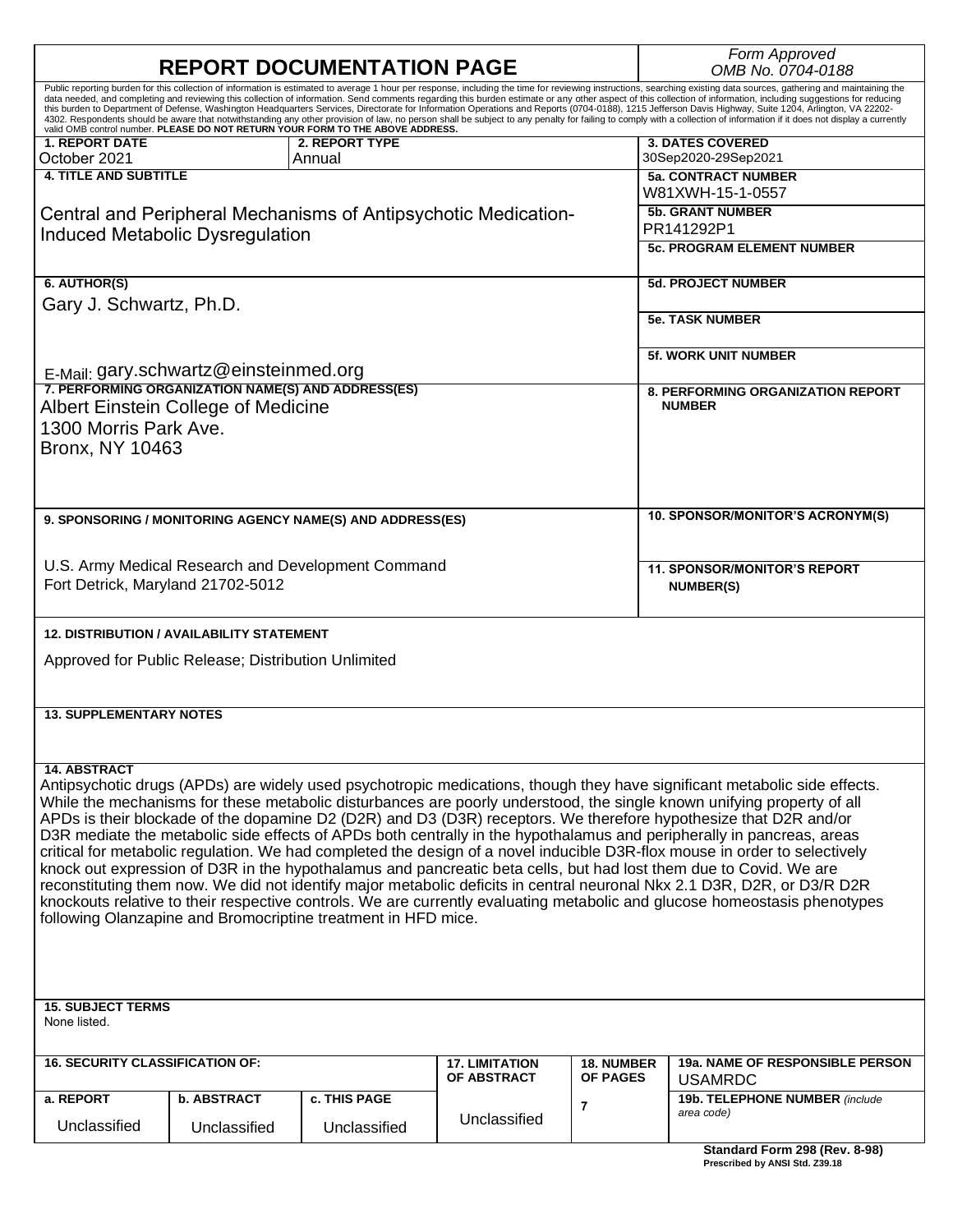## **Table of Contents**

| 7. PARTICIPANTS & OTHER COLLABORATING ORGANIZATIONS 4 |  |
|-------------------------------------------------------|--|
|                                                       |  |
|                                                       |  |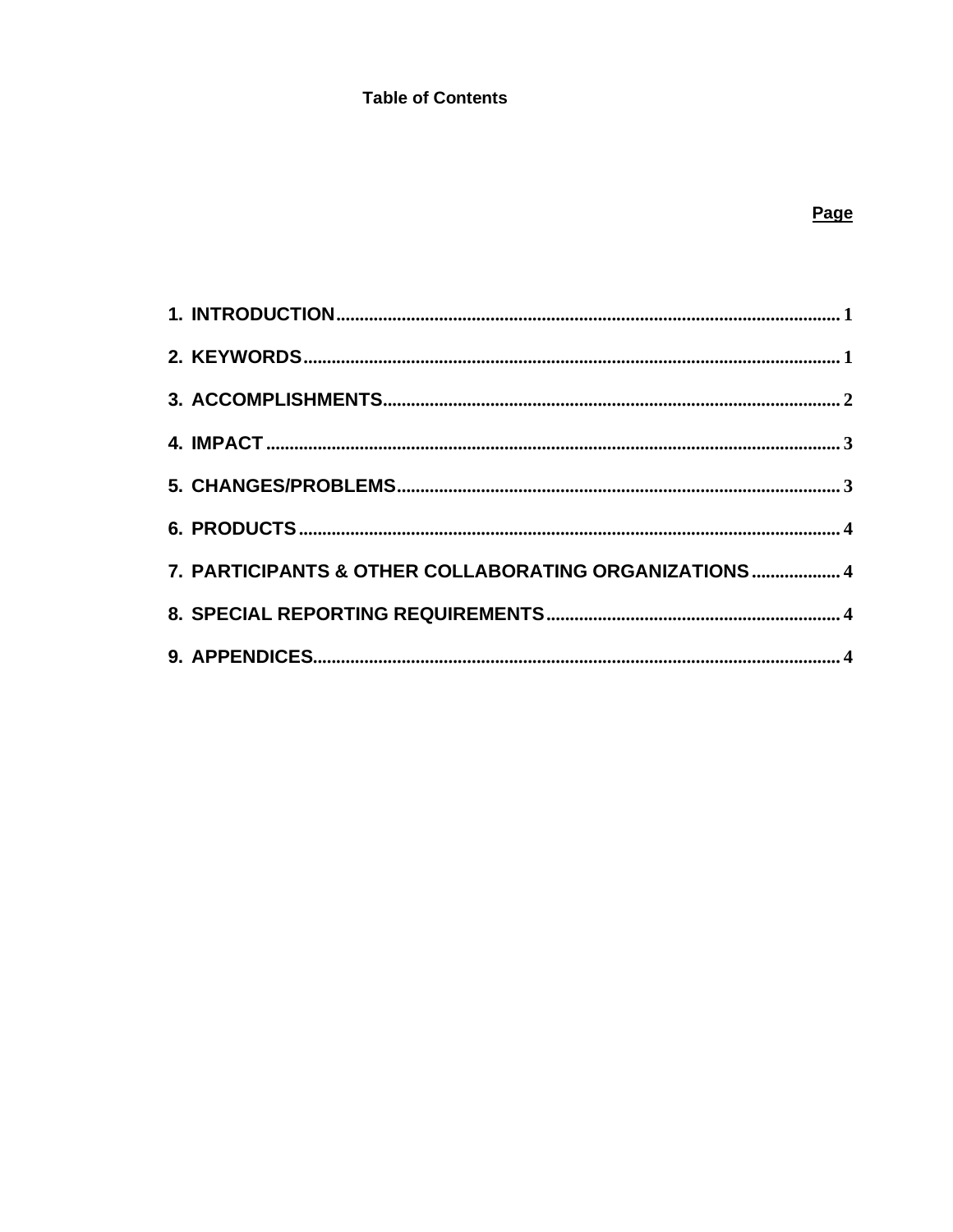## <span id="page-3-0"></span>**1. INTRODUCTION**

Antipsychotic drugs (APDs) are widely used psychotropic medications for numerous psychiatric illnesses including schizophrenia, posttraumatic stress disorder and depression. However, these medications also have significant metabolic side effects characterized by substantial weight gain, glucose intolerance, insulin resistance, hypertension and dyslipidemia as well as increased risks for type 2 diabetes and cardiovascular disease. Indeed, the prevalence of these APD-induced metabolic side effects in Veterans is more than twice that of the general population. However, the mechanisms for these metabolic disturbances are not well understood. Significantly, all APDs cause these side effects to differing degrees and ultimately result in life-shortening morbidity. A potentially important clue is that the single known unifying property of all APDs is their blockade of the dopamine D2 (D2R) and D3 (D3R) receptors, suggesting a role for these receptors in APD metabolic side effects. Consistent with this, D2R and D3R are expressed both centrally in the hypothalamus in regions mediating appetite and feeding behavior as well as peripherally in insulin-releasing pancreatic beta cells, key regulators of metabolism. We previously showed that activation of pancreatic beta cell D2R and D3R inhibited glucose-stimulated insulin secretion (GSIS) and that APD-induced receptor inhibition disrupted this regulatory mechanism. Thus, our central hypothesis is that D2R and/or D3R are critical regulators of metabolism and mediate the metabolic side effects of APDs both centrally in the hypothalamus and peripherally in pancreas. However, the relative contributions of peripheral and central D2R and D3R to APD-induced metabolic dysregulation are unknown. To disentangle these mechanisms, in partnership with PI Dr. Zachary Freyberg, we will aim to do the following: (1) to identify contributions of hypothalamic D2R and D3R action in APD-induced weight gain and metabolic dysregulation *in vivo*;

(2) to identify the relationship of peripheral D2R and D3R to APD-induced weight gain and metabolic dysfunction *in vivo*; and (3) to identify APD-mediated effects on insulin and DA release in pancreatic beta cells using real-time imaging. Key to these aims is the generation of tissuespecific D2R and D3R knockout (KO) mice targeting either hypothalamus or pancreatic beta cells. Moreover, in focusing on the peripheral contributions of pancreatic D2R and D3R, we have also developed new and highly sensitive optical and biochemical assays to study D2Rand D3R-mediated effects on insulin and DA release in real-time. We have applied these new assays to an experimentally tractable model using the well-characterized rat beta cell-derived INS-1E cell line for our *in vitro* studies, in addition to our work in the D2R and D3R KO pancreatic islets. In the short term, our work will elucidate the anatomical and functional mechanisms of APD-induced metabolic side effects. In the longer term, we will use our findings to develop better-targeted APDs that can selectively reverse these drugs' metabolic side effects while preserving their clinical efficacy.

## <span id="page-3-1"></span>**2. KEYWORDS**

Keywords relevant to the work proposed here include:

- 1. Antipsychotic drug (APD)
- 2. Dopamine (DA)
- 3. Dopamine D2 Receptor (D2R)
- 4. Dopamine D3 Receptor (D3R)
- 5. Insulin
- 6. Glucose-stimulated insulin secretion (GSIS)
- 7. Diabetes
- 8. Metabolism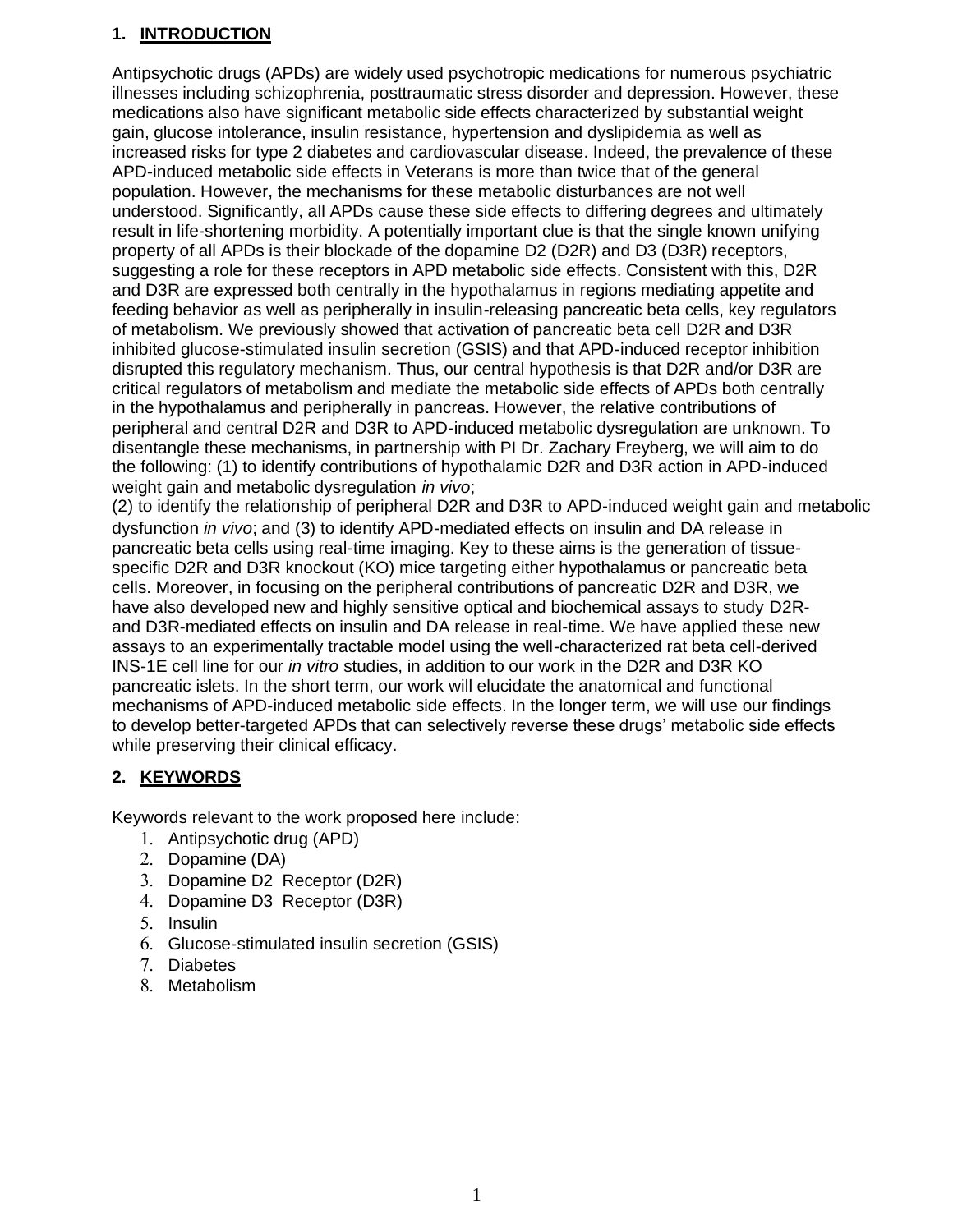## <span id="page-4-0"></span>**3. ACCOMPLISHMENTS**

# • **What were the major goals of the project?**

The major goals of the project as stated in the approved SOW are as follows:

- A. Metabolic characterization of hypothalamus-specific D2R and D3R knockout mice in the presence or absence of APD treatment
- B. Metabolic characterization of pancreatic beta cell-specific D2R and D3R knockout mice in the presence or absence of APD treatment
- C. Treatment with domperidone to determine whether peripheral D2R/D3R blockade alone can produce relevant metabolic disease
- D. Determine the precise contributions of D2R and D3R to glucose-stimulated insulin and dopamine release using pancreatic islets from pancreatic beta cell-selective D2R and D3R knockout mice as well as wildtype controls
- E. Determine effects of APDs on kinetics of real-time glucose-stimulated insulin and dopamine release in wildtype and beta cell-specific D2R or D3R knockout mouse pancreatic islets

# • **What was accomplished under these goals?**

## o **Metabolic characterization of hypothalamus-specific D2R and D3R knockout mice in the presence or absence of APD treatment**

We continue to be significantly delayed due to COVID related restrictions on animal availability and the ability to perform experiments in the laboratory. We have been successful rebreeding hypothalamus (Nkx2.1) -specific D2R and D3R knockout mice. These animals are currently being maintained on the high fat-high carbohydrate diet that we have used to promote the development of glucose intolerance. One of the cohorts of males and females have developed slightly but significantly increased adiposity and glucose intolerance and they are being tested in metabolic cages to identify changes in energy expenditure and food intake that may contribute to these body mass and glucose phenotypes. Basal glucose and insulin levels in these animals are elevated, and we have placed the animals in metabolic cages to identify and characterize the role of forebrain-specific D2R and D3R in the development of glucose intolerance, food intake, obesity and energy expenditure. We have not yet found significant differences between these hypothalamic D2R or D3 knockout animals and their respective genetic background strain controls. We hypothesize that this may in part be due to the relative lack of specificity of the D2/D3 knockdown, which includes non-hypothalamic neurons. We have accordingly pursued more hypothalamic specific Cre- mouse lines unique to hypothalamic neuronal populations implicated in the control of blood glucose and energy balance, such as agouti-related protein (AGRP). We have been delayed by COVID in acquiring the Agrp-Cre line but have now bred these animals and are maintaining them on HFD, to be followed by tests of glucose and insulin tolerance, food intake, body composition and energy expenditure. We do not anticipate any difficulties in performing these metabolic characterizations.

## • **What opportunities for training and professional development has the project provided?** Nothing to Report.

## • **How were the results disseminated to communities of interest?**

Work resulting from this award have recently been submitted in abstract form to the American Diabetes Association Annual Meeting, June 2022, New Orleans, LA, "Novel tools to dissect the metabolic roles of Central and Peripheral Dopamine D2 receptors" , in addition to our recently published work in Molecular Psychiatry, documenting for the first time the direct involvement of both D2 and D3 dopamine receptors in the control of insulin secretory evens in the beta cell. New roles for dopamine D2 and D3 receptors in pancreatic beta cell insulin secretion. Farino ZJ, Morgenstern TJ, Maffei A, Quick M, De Solis AJ, Wiriyasermkul P, Freyberg RJ, Aslanoglou D, Sorisio D, Inbar BP, Free RB, Donthamsetti P, Mosharov EV, Kellendonk C, Schwartz GJ, Sibley DR, Schmauss C, Zeltser LM, Moore H, Harris PE, Javitch JA, Freyberg Z. Mol Psychiatry. 2020 Sep;25(9):2070-2085. doi: 10.1038/s41380-018-0344-6.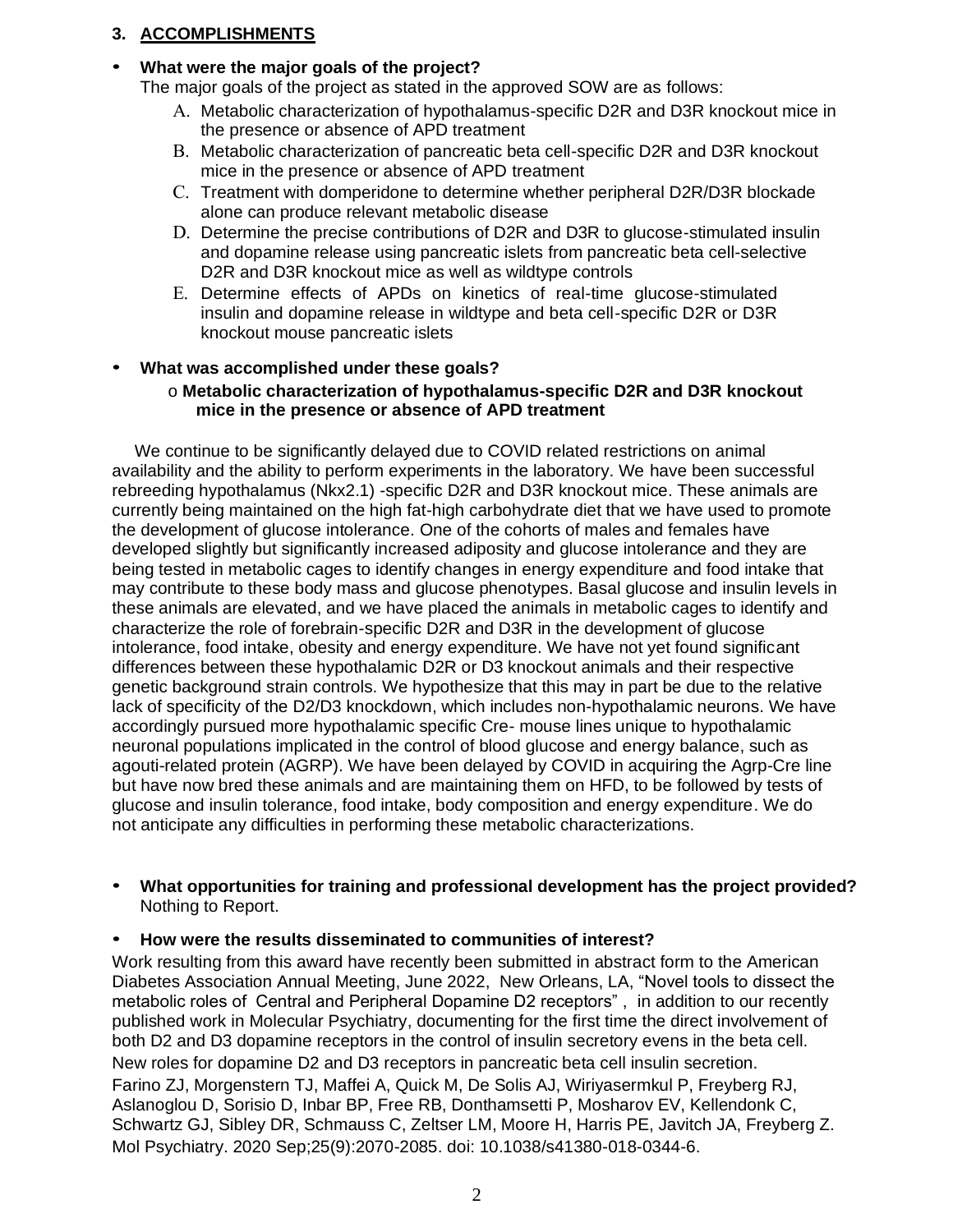## <span id="page-5-0"></span>**4. IMPACT**

• **What was the impact on the development of the principal discipline(s) of the project?** The identification of our novel findings and this signaling pathway has spurred interest by other major diabetes and obesity research teams in evaluating both the peripheral and central effects of D2 and D3 stimulation in diabetes. Recent work of Mori et al. has demonstrated that one potential mode of olanzapine action at the level of the pancreatic islet may be to protein misfolding doi: 10.7554/eLife.60970. Olanzapine reduced maturation of proinsulin, and thereby inhibited secretion of insulin; and specifically shifted the primary localization of proinsulin from insulin granules to the endoplasmic reticulum. This was due to olanzapine's impairment of proper disulfide bond formation in proinsulin, although direct targets of olanzapine remain undetermined. We anticipate that harvested pancreatic tissue from our studies can be used to determine if such misfolding is also characteristic of the pancreas from our olanzapinie treated mice.

### **What was the impact on other disciplines?**

In the longer term, the knowledge resulting from our work may directly lead to development of better APDs free of metabolic side effects. This could significantly reduce serious morbidity and mortality from medication-associated type II diabetes and cardiovascular disease. Moreover, better understanding the mechanisms by which dopamine and dopamine receptors mediate insulin release may also significantly contribute to our fundamental understanding of obesity and lead to novel treatments. Since APD-induced metabolic disturbances also increase risks of developing type II diabetes and Alzheimer's disease, further elucidating the mechanisms of APD-induced weight gain may also lead to fundamental insights into the mechanisms for development of these disorders.

- **What was the impact on technology transfer?** Nothing to Report.
- **What was the impact on society beyond science and technology?** Nothing to Report.
- <span id="page-5-1"></span>**5. CHANGES/PROBLEMS**

Nothing to Report.

<span id="page-5-2"></span>**6. PRODUCTS**

### • **Publications, conference papers, and presentations**

#### **Journal publications**

Nothing to report.

### **Books or other non-periodical, one-time publications**

Nothing to report.

#### **Other publications, conference papers, and presentations**

• Abstract for the American Diabetes Association Annual Meeting, June 2022, New Orleans, LA, "Novel tools to dissect the metabolic roles of Central and Peripheral Dopamine D2 receptors"

### **Website(s) or other Internet site(s)**